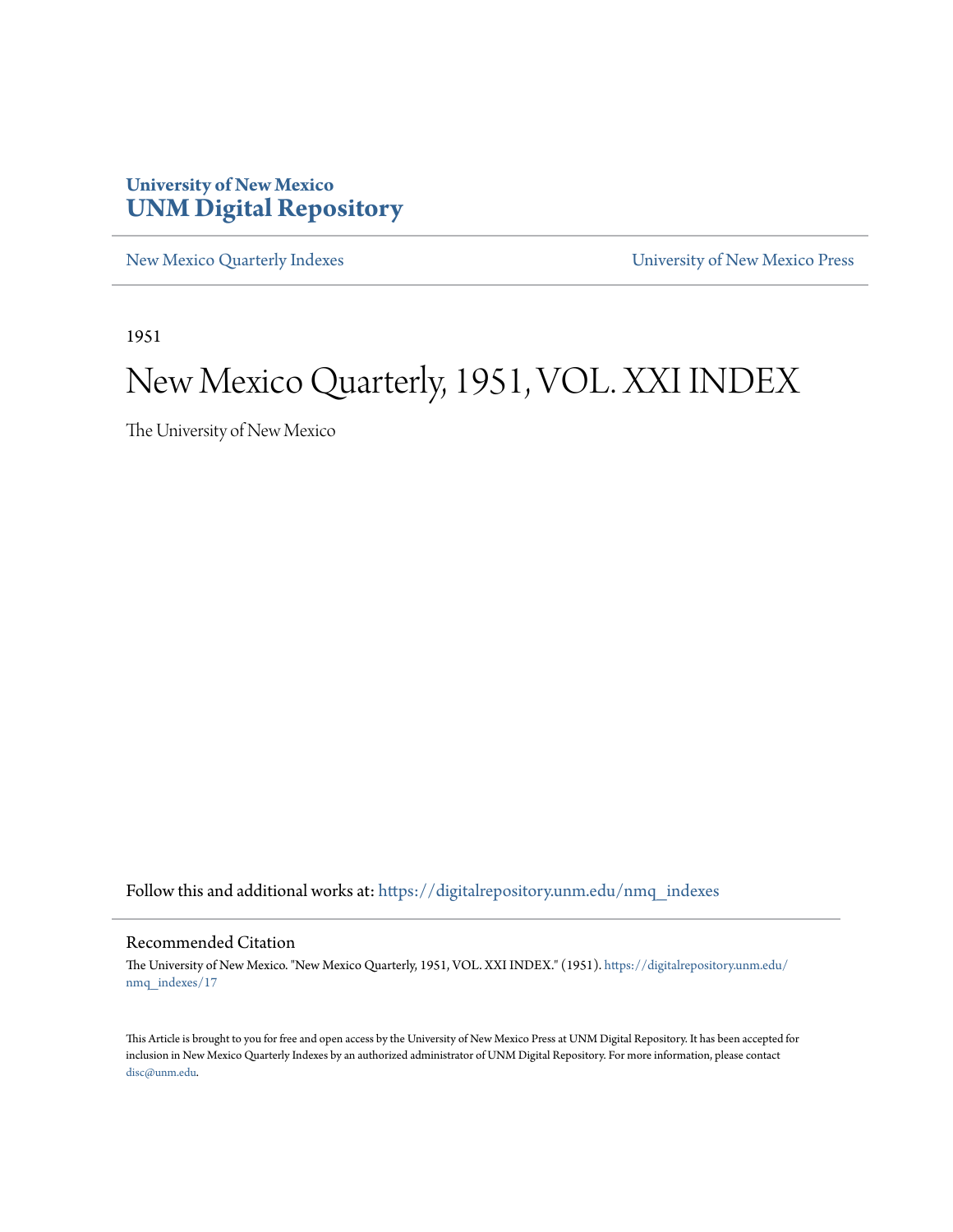## NEW MEXICO QUARTERLY

# VOL. 21 NOs. 1 - 4

### 951

### **PUB 216** UNIVERSITY MICROFILMS ANN ARBOR, MICHIGAN. 1952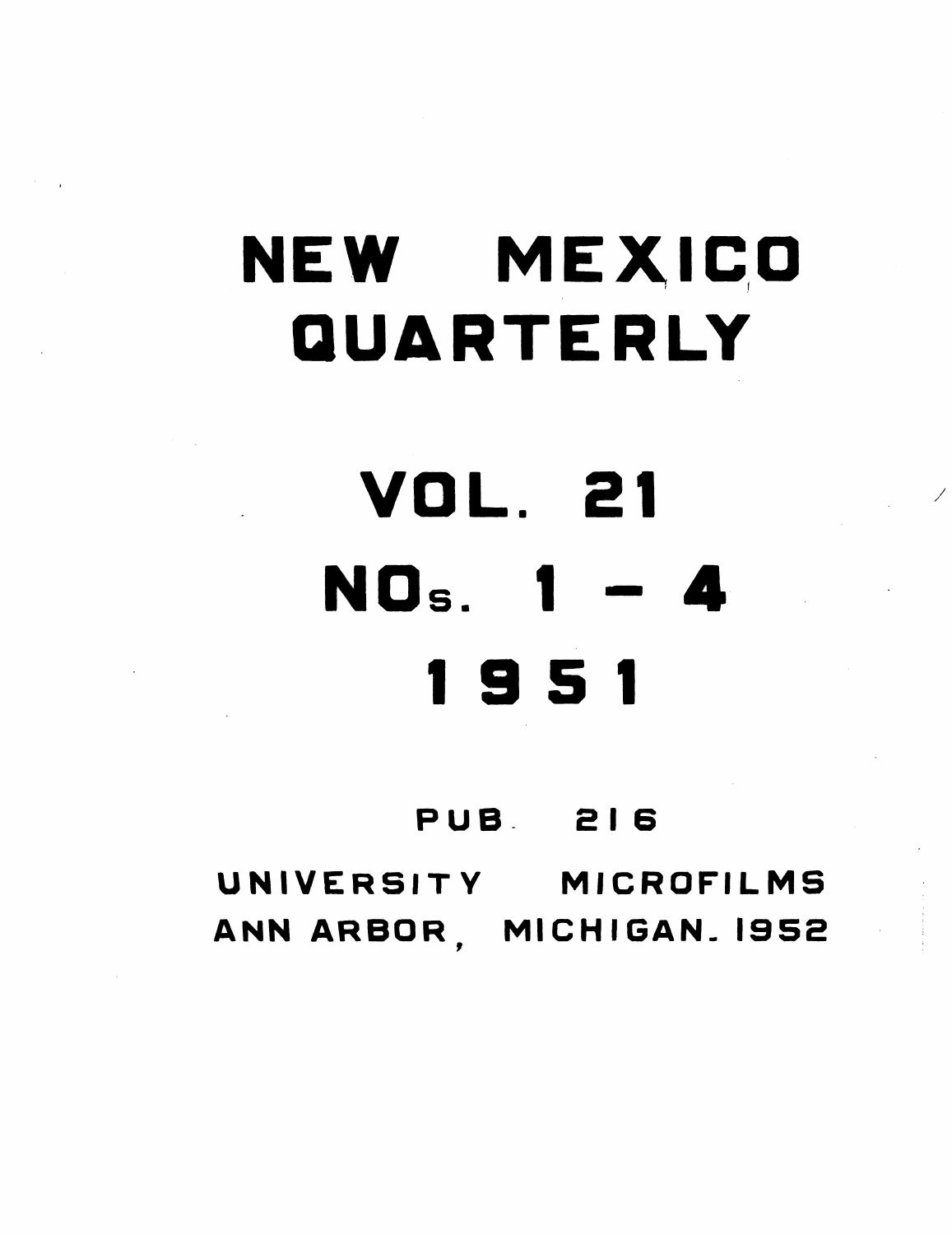### VOL. XXI

### **ARTICLES**

Index

- Adams, Kenneth M. Los Ocho Pintores (Taos and Individualism), 146
- Albrecht, W. P. War and Fraternity: a Study of Some Recent American War Novels, 461
- Brett, Dorothy. Painting Indians (Taos and Individualism), 167
- Clark, Robert Emmet. The Law of Community Property in New Mexico, 5
- Dasburg, Andrew. Notes for an Art Criticism (Taos and Individualism), 152
- Ellis, Florence Hawley. An "American" the Hard Way, 299
- Fechin, Alexandra. European Aspects of Cosmopolitan Taos (Taos and Individualism), 158
- Guest, Grace Dunham. Olive Rush, Painter (Guest Artist, XII), 406
- Haas, Lez. Frederick O'Hara (Guest Artist, XI), 294
- Hindus, Milton. The Pattern of Proustian Love, 389
- Honig, Edwin. The Combat of Cloudy Myths, 71
- Johnson, Spud. The Laughing Home (Taos and Individualism), 161
- Krenek, Ernst. An Exceptional Musician: Kurt Frederick, 26

Baum, Mary. Constant Interval, 281 Casper, Leonard. A Nest of Boxes, 413 Horton, Philip. What's in a Corner, 53

Spingarn, Lawrence P. Old Father Hubbard, 453

### POETRY

Asher, Elise. Children in the Backyard, 93

D'Auria, Gemma. Diminutive Dimensions, 91

Dunn, Stephen P. Directions for a Journey, 451

Eisler, Ken. "City Planners Try to Undo

### Lawrence, Frieda. About D. H. Lawrence (Taos and Individualism), 155

- Luhan, Mabel Dodge. Paso Por Aqui
- (Taos and Individualism), 137<br>Luhan, Mabel Dodge, editor (assisted by Frank Waters and Spud Johnson). Taos and Individualism, 135
- McGovern, Hugh. Kenneth Patchen's Prose Works, 181
- O'Connor, William Van. Social and Activist Criticism: a Chapter in American Criticism, 36

Parish, William J. The Spiritual Significance of the Economic Value of Man, 261

Pearson, Lorene. Harvey Fergusson and the Crossroads, 334

- Reed, Erik K. Cultural Areas of the Pre-Spanish Southwest, 428
- Sloan, John. *Randall Dave*y (Guest<sup>s</sup> Artist, IX), 19
- Torres-Rioseco, Arturo. The Twenty-Five Year Anniversary of Don Segundo Sombra, 274
- Waters, Frank. Indian Influence on Taos Art (Taos and Individualism), 173; Indology, 94
- Wuerpel, Edmund H. Oscar E. Berninghaus (Guest Artist, X), 212

### **STORIES**

Stockwell, Joseph E. Snake at Noon, Evening's Sorrow, 440. Strong, Joan. The Big Sea Wall, 320' Swallow, Alan. Golden Girl, 198 Woolf, Douglas. The Imaginative Present, 79

the Past," 92; Old Man, 93; Testimonial, 221

Harper, Robert L. Manifesto, 92 Hubbell, Lindley Williams. Aleman, 426; Dreams, 424; Father Divine Is God, 424; Good Friday, 423; A Good Time Was Had by All, 422; Graffito,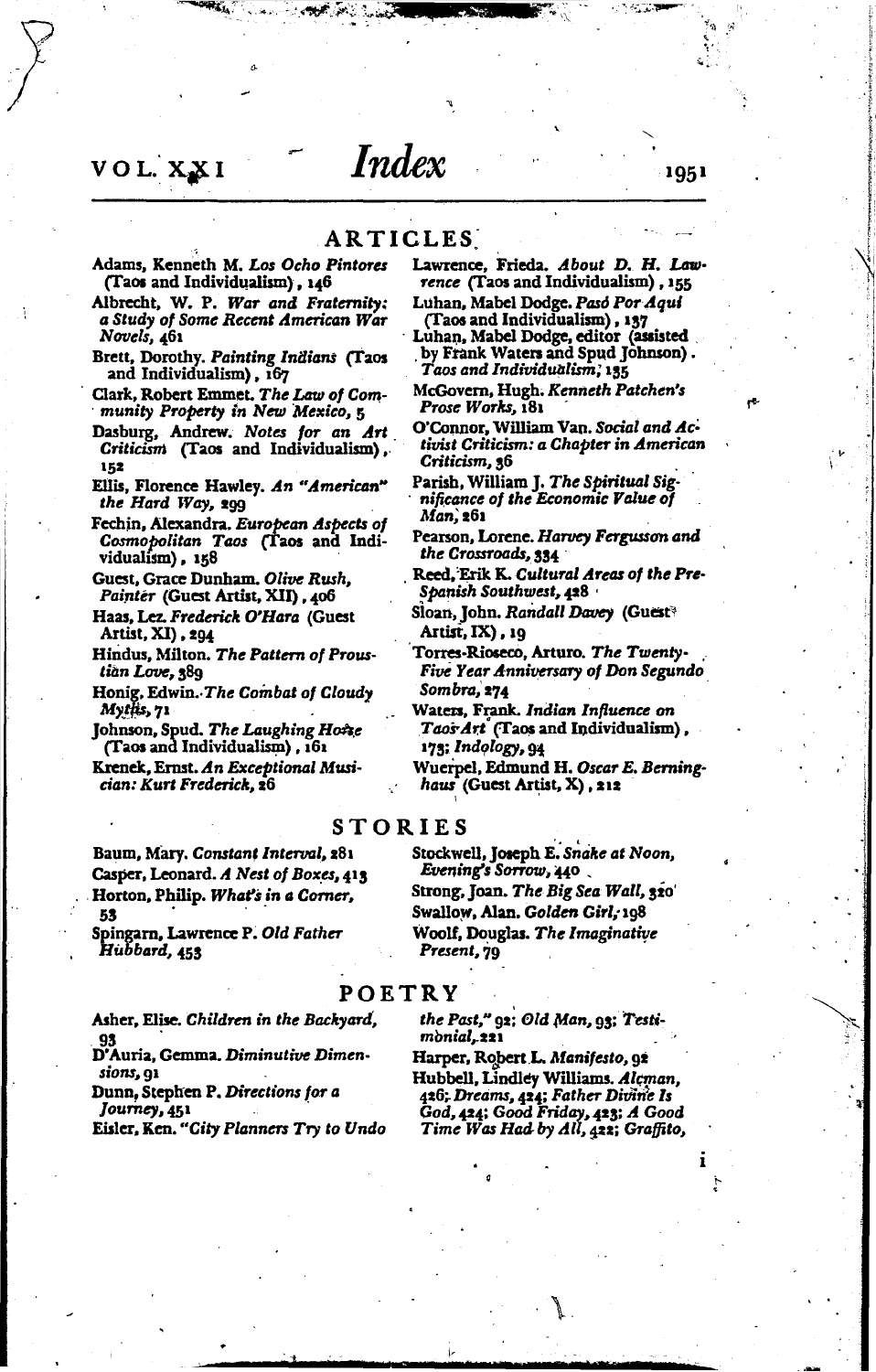422; Ivy, 423; Little Girl With Doll, 425; Sappho, 423 (Poet Signature, XI, 421-427)

Ignatow, David. Dilemma, 69; First Trip, 66; The Hunter, 65; In Ancient Times, 68; Lunchtime, 67; Sales Talk, 67; The Sphinx, 70; That Is, 60 (Poet Signature, VIII, 64-70)

Kroll, Ernest. Littoral, 91

Langland, Joseph T. Hunters in the Snow: Brueghel, 220

Levi. Adele. The Death of Friends, 452; Two Poems, 223

Newman, Israel. The Case Number, 329 Niedecker, Lorine. For Paul, Group Two, 206 (Poet Signature, IX.  $205 - 211$ 

Berninghaus, Oscar-E. 20 original drawings, 4 half-tone reproductions, X, Summer

Davey, Randall. 13 original drawings, 4 half-tone reproductions, IX, Spring

Candelario, John. Crucifixion; Eagle Dance (Taos and Individualism), Summer

Clark, Henry Prior. Campo Santo, Taos; Morada Near Taos (Taos and Individualism), Summer

Gilpin, Laura. Taos Relic; Victor

### BOOKS AND COMMENT

### **BOOKS REVIEWED**

- 1. Arms, George, and Joseph M. Kuntz. Poetry Explication (1950), 112
- 2. Beck, Warren. Into Thin Air (1950), 356; The Far Whistle and Other *Stories* (1951), 356
- 3. Boyd, Mark F., John W. Griffin, and Hale G. Smith. Here They Once Stood (1951), 360
- 4. Bynner, Witter, Journey With Genius: Recollections and Reflections Concerning the D.H. Lawrences (1951), 226
- 5. Connolly, Francis X. Give Beauty Back (1950), 360

Olson, Lawrence. The Gull, 333; The Streetcar, 332

Perry, Marjean. The Child and the Moon and the Mole, 450

- Slote, Bernice. To a Blue Land, 333
- Squires, Radcliffe. The Afternoon Suspends, 316; The Blue Light, 317; The City's Meaning, 316; The Exotic-Bird Man, 314; Morels, 318; Notes for a Learned Article, 319; Pinkney Street, 318; Two Children, 317 '(Poet Signature, X, 313-319)
- Stafford, William. Before the Big Storm, 222; Inland Murmur, 222; Recall, 90
- Vazakas, Byron. As Futurism, As Disease, 224; A Visit, a House, a Room, 224

Zukofsky, Louis. Perch Less, 225

### **GUEST ARTISTS**

O'Hara, Frederick. 15 original lithographs, 4 half-tone reproductions, XI, Autumn

Rush, Olive. 13 original drawings, 4 half-tone reproductions, XII, Winter

### **PHOTOGRAPHS**

Higgins (Taos and Individualism), Summer

Tolbert, Mildred. Feather Dance, painting by Dorothy Brett (Taos and Individualism), Summer

Van Vechten, Carl. Taos Pueblo Kivas (Taos and Individualism), Summer

- 
- 6. Cook, Reginald. Passage to Walden  $(1949)$ , 237
- 7. Fergusson, Francis. The Idea of a Theater (1949), 234
- 8. Jackson, Holbrook. Dreamers of Dreams (1950), 237
- 9. Kelly, Hank and Dot. Dancing Diplomats (1950), 360
- 10. Long, Haniel. A Letter to St. Augustine (1950), 360
- 11. Major, Mabel, and T. M. Pearce. Signature of the Sun (1950), 108
- 12. Malraux, André. The Psychology of Art, translated by Stuart Gilbert (Vol. I, Museum Without Walls,

ii